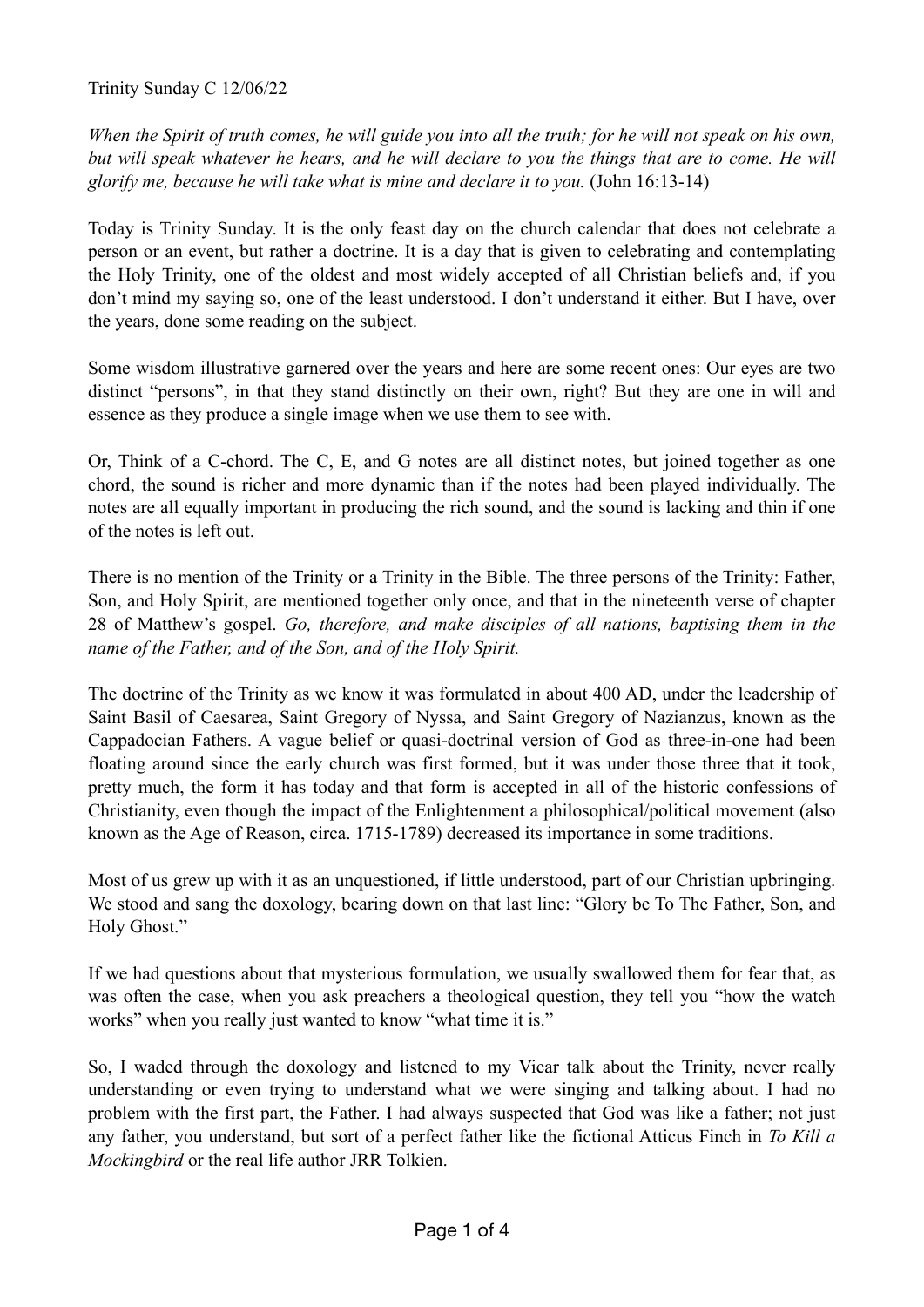God, the Father was like those blokes ― kind, patient, understanding, and forgiving. And if he occasionally got it wrong, like in the proposed sacrifice of Isaac, he admitted it and corrected the situation immediately. That's what really good Fathers do, right? And, if you spend enough time with your father, you can actually develop a relationship with him. Even the quiet, introspective, recalcitrant kinds of fathers can be warmed up if we work hard at it.

 The son part of the Trinity was no more difficult to work out than the Father part. The Son is Jesus and where do we find Jesus? Why, in the gospels, of course. You want to know the second person of the Trinity, read the synoptic gospels, Matthew, Mark, and Luke, and then read the spiritual gospel, John. That will give you a pretty good understanding of just who Jesus was. If you are willing to spend the time and energy, you can develop a close, personal relationship with him.

But the Holy Spirit was and is a hard concept for me to get my mind around. Not to put too fine a point on it, it has been a raspberry seed in the gap of my front teeth for most of my thinking and reasoning life. So, how shall we speak of this Holy Spirit?

Let us speak first of spirits in general, those of the not-so-holy kind. The spirits we speak of and accept as not just harmless but benevolent, even good on a near daily basis ― spirit in the common, everyday sense.

The Cambridge Dictionary tells us that spirit is a particular way of thinking, feeling, or behaving, especially a way that is typical of a particular group of people, an activity, a time, or a place. The spirit of Australia, say. If you have it, you have a particular way of behaving, of talking, and of approaching life. You enjoy certain things and avoid others. You probably enjoy a barbie or Lamingtons.

Or, for example, there's the spirit of adventure. If you have it, you enjoy risks and the exploration of new and novel things. You go on safaris, you climb mountains, you try things just to see if you can do them.

The Merriam-Webster Dictionary offers this among several definitions of spirit: an animating or vital principle held to give life to physical organisms. That's close to what we're talking about, here. Spirit is the reliquary of a thing's essence. Spirit is the part of every person and every human system that holds its meaning and purpose and the gives it authentic life. A used car salesman might say, "In the spirit of full disclosure, I must tell you that this car you are about to buy has been wrecked, twice." It is that spirit that motivates and enlivens the salesman's ethical approach to his customers. A priest might say, "Let us enter into a spirit of prayer or worship," for, indeed, prayer and worship are those things that give a Christian fellowship its meaning and purpose. The spirit of Christmas gives life to the Christmas season. School spirit gives life to the student body. The spirit of the law gives life to the law that would otherwise just be cold, unfeeling, wooden words. If we can accept that a spirit is that animating and the vital principle that gives life to not just organisms, but to systems as well, then let us speak now of a certain kind of spirit that gives a certain kind of authentic life to Christian persons and the system that is called the Church.

Because we believe that this spirit comes from God, as a gift to us, we who are motivated and enlivened by it refer to it as holy. It is the Holy Spirit which gives authentic life and vitality to Christian life, individually, and corporately as the Church. Listen to how Paul closed his second letter to the church in Corinth: *The grace of the Lord Jesus Christ, the love of God, and the fellowship of the Holy Spirit be with all of you.* The "fellowship of the Holy Spirit" is that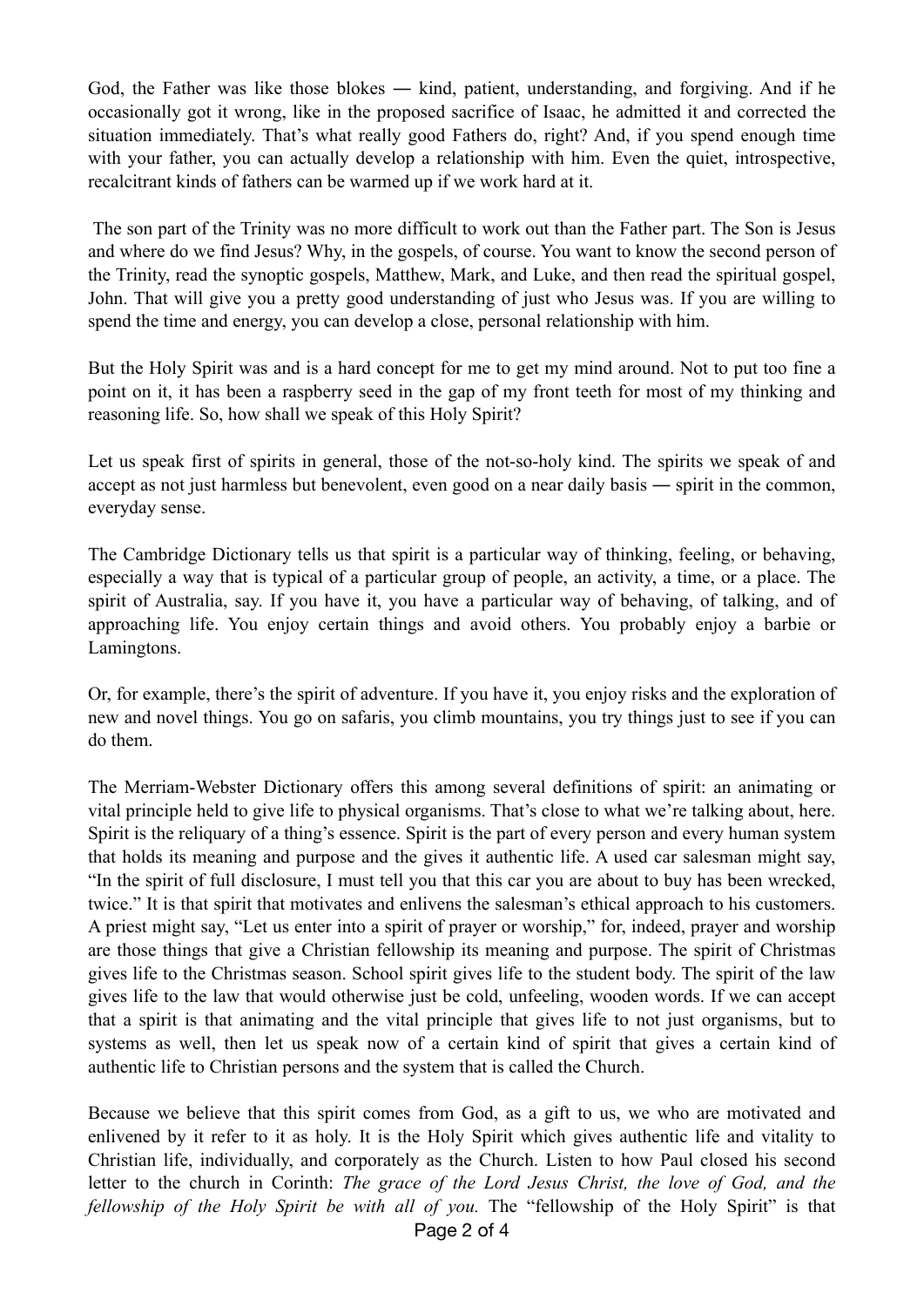fellowship that is given life and authenticity by God's Holy Spirit. The Holy Spirit is that spirit which enlivens, strengthens, legitimises, and animates our fellowship as Christians and it is in that fellowship, the Church, that we realise its presence in our lives most keenly. And it is by that presence that we receive in fellowship that we are strengthened for our individual journeys.

God is made known to us as Father, as Son, and as Holy Spirit. In each of these aspects we can come to know the essence of God and in all three, together, we come to know the fullness of God. But it is through the Holy Spirit that we know God as motivator, animator, and authenticator. It is in God that we discover the strength that we need to make the journey of an authentic life. I will end this reflection with on quick story:

There was a young missionary, Father Paul, who lived and worked with a couple of other missionaries, Father Michael and Brother Bartholomew, in a mountainous region of a South American country. They ran a medical clinic for the native peoples whom they loved and who loved them in return.

One day they ran out of one of the drugs that was necessary for the running of their clinic and so they sent Father Paul down the mountain to the city to purchase some more. They also sent two young native men to go with him as guides since the mountainside was crisscrossed with many hundreds of goat tracks and paths that, to a novice, might all look the same and it would be easy to take the wrong one and get lost.

The three young men, Father Paul and his two guides, made their way down the mountain to the city and the young missionary purchased the necessary drugs and was ready to return up the mountain to the clinic, but his guides were nowhere to be found.

Apparently, they had become fascinated with the allure of the city and decided to explore it. Father Paul could not wait, however. Lives were at stake and the medicine he had purchased was urgently needed. So, he decided to start back up the mountain without his guides.

It was starting to get dark early, as it does in the mountains, and, as you might expect, Father Paul was soon, hopelessly lost. Eventually, it became dark and he found a small stream with potable water and slept through the night, there. The next morning, he started walking, again, but he could not find the path to the village. Again, he had to sleep on the mountain.

The next morning, he awoke to the sound of people laughing and talking, walked up a path, climbed a small rise and there was his village. Father Michael and Brother Bartholomew ran to him and welcomed him home, patting him on the back, relieved that he was well.

He related the story of how his guides had disappeared and the two young men were appropriately chastised by the head-man of the village but everyone wanted to know how he had made it back without guides.

"I prayed," he said. "Yes, of course," Father Michael said. "You prayed and the Holy Spirit came to you and showed you which path to take. It was a miracle…"

But before he could finish his thought, Father Paul interrupted him. "No, Father, God did answer my prayer, but the Holy Spirit did not show me which path to take. The Spirit gave me the strength to keep trying different paths until I found the one that led me here."